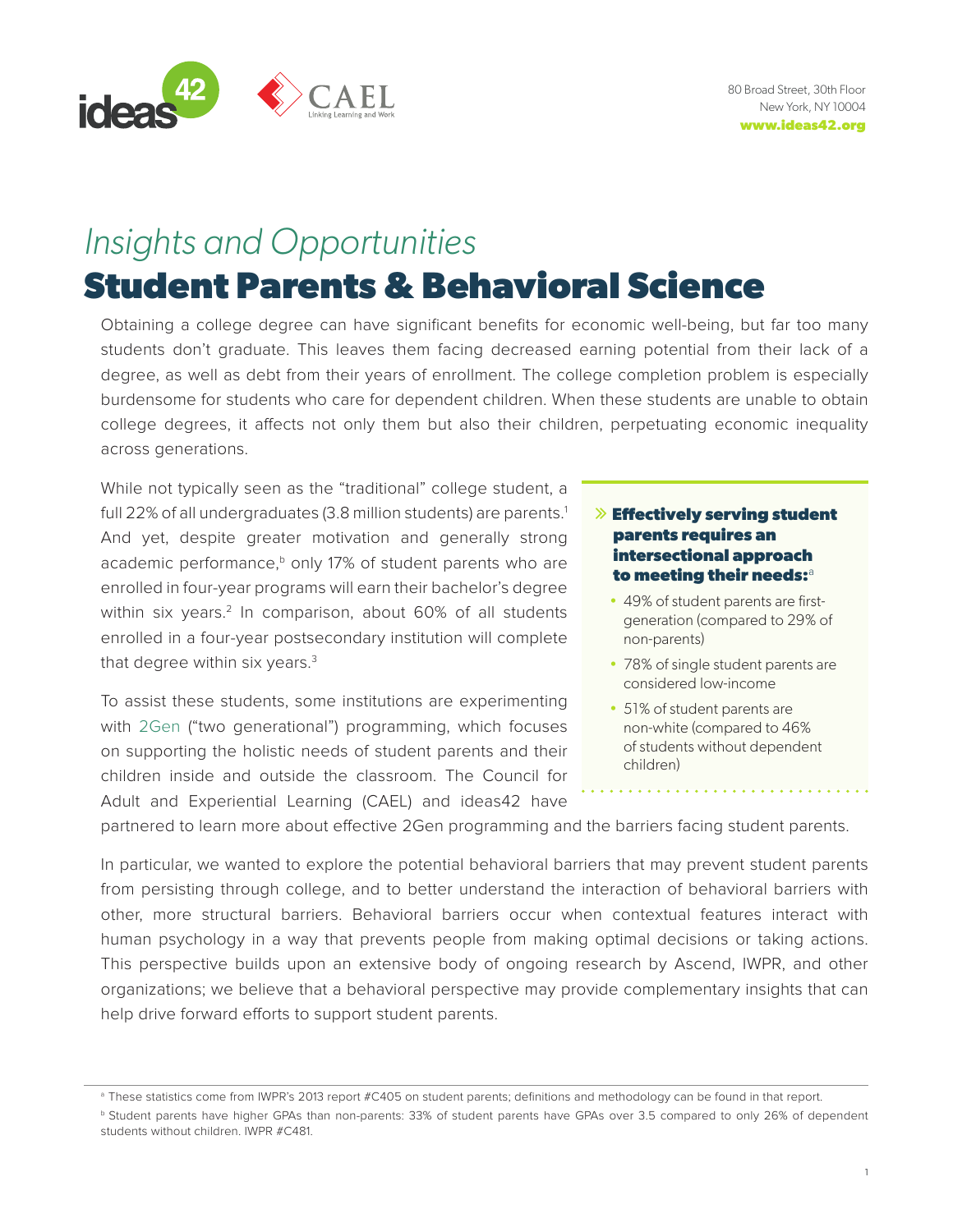$\Diamond$  CAEL

<span id="page-1-0"></span>Through ideas42's work in postsecondary education, we have uncovered a number of [behavioral](https://www.ideas42.org/wp-content/uploads/2016/09/Nudging-For-Success-FINAL.pdf) [barriers that students face](https://www.ideas42.org/wp-content/uploads/2016/09/Nudging-For-Success-FINAL.pdf) throughout college. We anticipate that there are specific contextual features about pursuing a college degree while caring for children that may make some barriers more pertinent, and there may be additional barriers altogether that we haven't yet considered.

To start to unpack some of these insights, CAEL and ideas42 spoke with stakeholders at a diverse set of educational institutions to learn about their efforts and challenges in supporting student parents, with particular interest in 2Gen approaches that provided concurrent programming for their dependent children. We also reviewed behavioral science research and policy work to identify potential gaps. Through our research, we learned that while there are many promising practices in the field, there remains a gap in understanding what behavioral barriers may get in the way of college persistence and graduation, as well as what kind of additional supports student parents may need. Our goals with this paper are to highlight some of the work and research that has already been done, and to advocate for continued research that includes a behavioral perspective.

### **Examples of behavioral barriers facing college students:**

- *• Hassle factors*: I have to track down last year's tax returns to complete the FAFSA—I'll do it later.
- *Identity:* I didn't do well on that midterm exam; I must not be college material after all.
- *Mental model:* In high school, I only spent a couple hours a week studying outside of class; that schedule worked for me then, so it should work for college, too.

# Student parents face structural and systemic barriers

Behavioral research and interventions should augment, not displace, efforts to address systemic and structural barriers facing student parents. Our review of the literature highlights several of the many structural barriers that get in the way of student parents' academic success:

- **1. Insufficient access to quality childcare:** Students with young children spend a significant amount of time each week on childcare, and research suggests that these time demands from childcare are the primary reason why student parents have lower graduation rates. And yet, on-campus childcare services are rare, overly restricted, and expensive.<sup>c</sup> Student parents also often struggle to find services that offer extended hours for when they might be taking night classes, working evening shifts, or studying.
- *2.* **Lower financial resources:** Paid childcare is an added expense that student parents don't always have the resources to manage; student parents are twice as likely as their peers to live in poverty<sup>[4](#page-7-0)</sup> and are less likely to receive financial support from their families.<sup>5</sup> To meet their financial needs, student parents take on significantly more debt than their peers.<sup>d</sup> And yet, many sources of student loans have work requirements, despite research showing that working even part-time hurts academic performance and degree completion.<sup>[6](#page-7-0)</sup>

<sup>c</sup> Only 5% of estimated need is met by existing childcare services, and the majority (89%) of centers maintain waiting lists that are nearly as long as their total enrollment (wait times of up to two years are not unheard of). IWPR #C378.

<sup>d</sup> The median debt among student parents is 2.5 times the debt load of non-parents. IWPR #C481.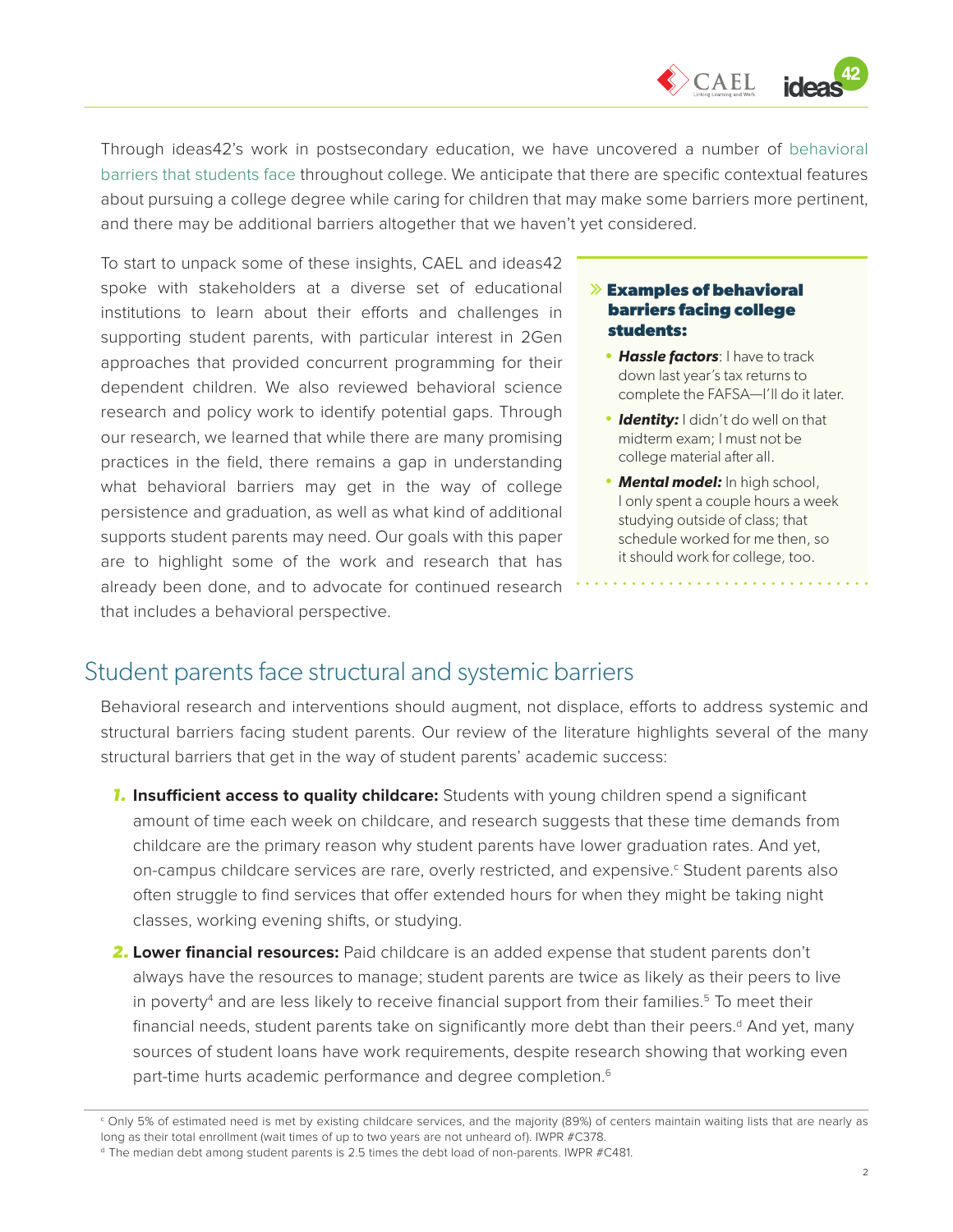

- <span id="page-2-0"></span>**3.** Insufficient data tracking of student parents: In our interviews, we repeatedly heard postsecondary institutions mention the need for improved data and tracking. Many colleges simply don't have systems in place to identify which students are also parents of younger children—even the federal government struggles to disaggregate outcomes for this population.<sup>[7](#page-7-0)</sup> This makes it hard for postsecondary institutions to justify increased spending to support student parents, to show the benefits of existing 2Gen programming, and to conduct targeted outreach to student parents.
- *4.* **Lack of conducive organizational structures:** Institutional transformation and change management is a challenge for any organization, including those in higher education. To accommodate the development of new 2Gen programming, schools often need to realign their internal infrastructure or create new positions specifically dedicated to the task. We also learned from our interviews that it's easier for institutions to get buy-in from leadership when they have independent funding from external partnerships, but managing multiple different funding sources can increase complexity and coordination challenges.

Despite limited resources, many colleges are doing good work to try and address these issues. The [Family Resource](http://lavcfamilyresourcecenter.org/)  [Center](http://lavcfamilyresourcecenter.org/) at Los Angeles Valley College offers not only an oncampus, child-friendly space but also parenting workshops, flexible emergency funds, drop-in childcare, and more. Central Georgia Technical College offers [onsite childcare centers](https://www.centralgatech.edu/childcare/warner-robins) that benefit from a strong collaboration between the state's early education and postsecondary education agencies. Central New Mexico Community College leveraged a local elementary school's "Homework Diner" program to offer special classes to parents in financial literacy, as well as access to the college's courses in ESL and early childhood education. And some institutions, like Hostos Community College, run a survey each year to identify student parents' needs and to design programming to specifically address those needs. Programs like these and others are critical in supporting student parents on their path to graduation.

Even so, there may be room for behavioral design to improve the efficacy of these and other similar efforts: quality, affordable, on-campus childcare should not only be available but specifically at hours when student parents need it most; in some cases, available funding is left on the table due to lack

#### **What is behavioral design?**

Behavioral design is a methodology that allows us to create (or improve upon) programs and services to work better for the people they're meant to serve. It combines two academic fields: behavioral science (which provides empirical research on how people's decisions and actions are influenced by their environment) and impact evaluation (which uses experimental methods to measure the impact of programs and policies). Behavioral design can help address structural and systemic barriers by ensuring people can easily access, use, and benefit from available solutions. This methodology is especially well suited to address behavioral barriers, which are contextual features that can have an unexpectedly large impact on people's choices and actions because of how they interact with human psychology. Whenever a process depends on people's decisions and actions, there's room for behavioral design to add value.

*For more information: [https://ssir.](https://ssir.org/articles/entry/the_new_science_of_designing_for_humans) [org/articles/entry/the\\_new\\_science\\_of\\_](https://ssir.org/articles/entry/the_new_science_of_designing_for_humans) [designing\\_for\\_humans](https://ssir.org/articles/entry/the_new_science_of_designing_for_humans)*

<u>. . . . . . . . . . . . . . .</u>

of awareness or hassle factors; and a behavioral perspective on organizational change can highlight opportunities to facilitate buy-in, accountability, and effective implementation.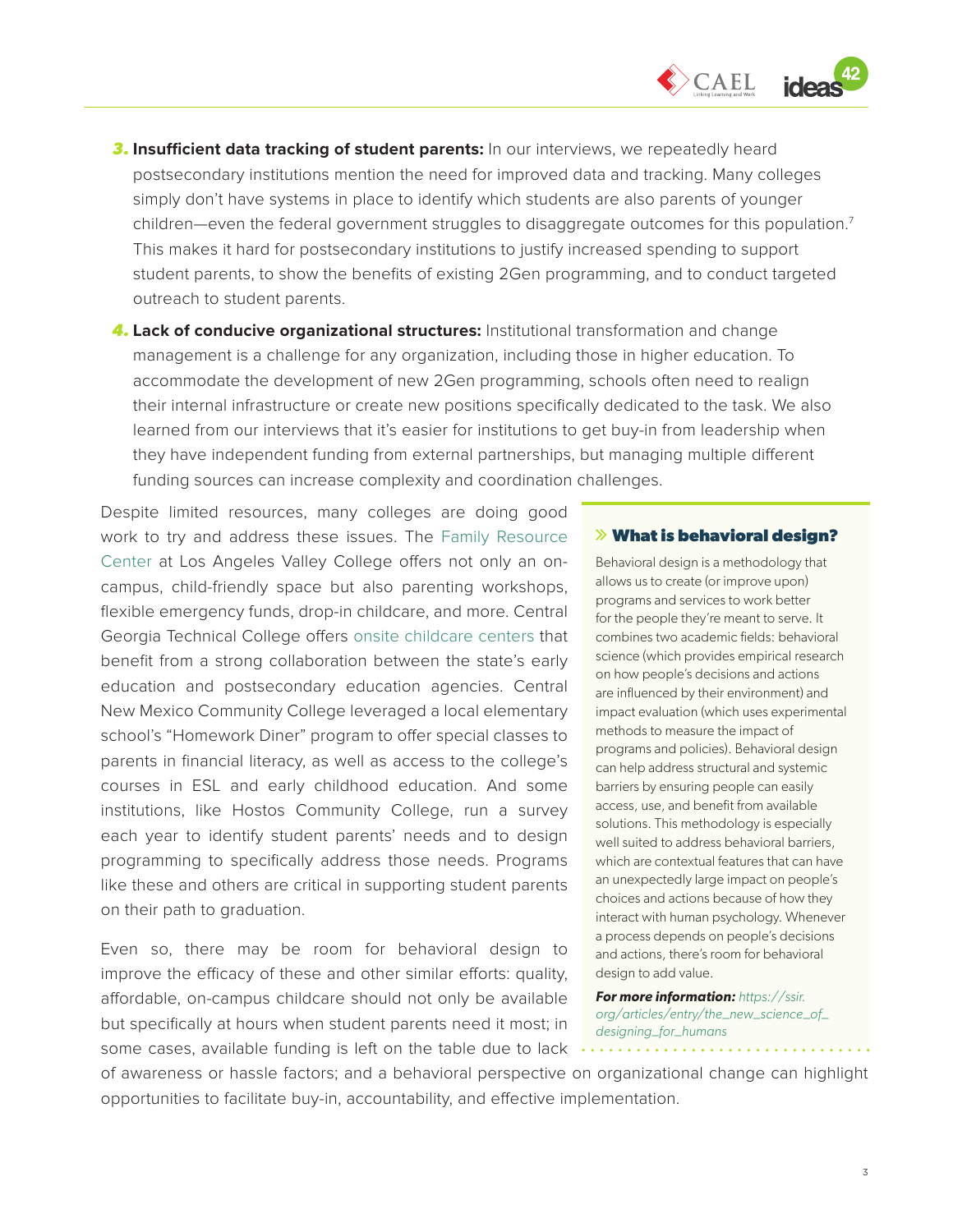

# <span id="page-3-0"></span>Behavioral barriers exacerbate existing challenges

Not only is there limited research on the impact of 2Gen programming on student parents' academic outcomes, there is even less research on behavioral barriers and solutions. The barriers that we suggest here come from our review of the literature and conversations with postsecondary institutions, but we encountered just as many questions as answers. Some academic research on student parents suggests a behavioral perspective, but there are limited direct examinations of behavioral barriers. And our interviews unearthed several running behavioral themes, but there remain many open questions. It is not yet clear how behavioral and structural barriers interact and impact student parents.

That said, we learned that there are concrete opportunities for a behavioral perspective to contribute to and expand upon existing efforts to support student parents. And beyond using behavioral design in addressing structural barriers, we also believe that many behavioral barriers require further investigation. They may reveal potentially novel approaches to help student parents reach graduation day. Below we share a few of these insights:

## *Time scarcity affects priorities*

Students with young children have nearly 90 extra hours of tasks every week, resulting in a context of time poverty.<sup>8</sup> Limited resources—whether it's limited time, money, or something else entirely—create contexts of *scarcity*, which influence the way people behave and make decisions.<sup>9</sup> Scarcity further exacerbates a common tendency of humans to be present biased, or to prioritize short-term "wins" at the detriment of longer-term goals.

For students, *present bias* can play out as choosing to get a certificate or a two-year degree, even though a four-year degree will have more meaningful economic benefits over the long term.<sup>10</sup> Parents often try to "get what they can" as quickly as possible, especially if they feel they don't have the support to make it through a longer degree program. In focus groups at Central Georgia Technical College, student parents talked about the "mommy guilt" they felt from spending time away from their children, and how they only felt comfortable committing to a college program with shorter time horizons.

These choices aren't unreasonable: parents are facing scarcity in many ways and must make tough choices. In another context with ample support and resources, parents may choose differently. Better access to affordable childcare can help change the context,<sup>11</sup> but there might be other solutions, too: colleges could offer more hybrid or online courses to increase scheduling flexibility, or they could offer just-in-time financial aid or counseling to help parents respond to emergencies. Cutting the costs and creating slack are two ways that programs can better serve people facing contexts of scarcity.<sup>12</sup>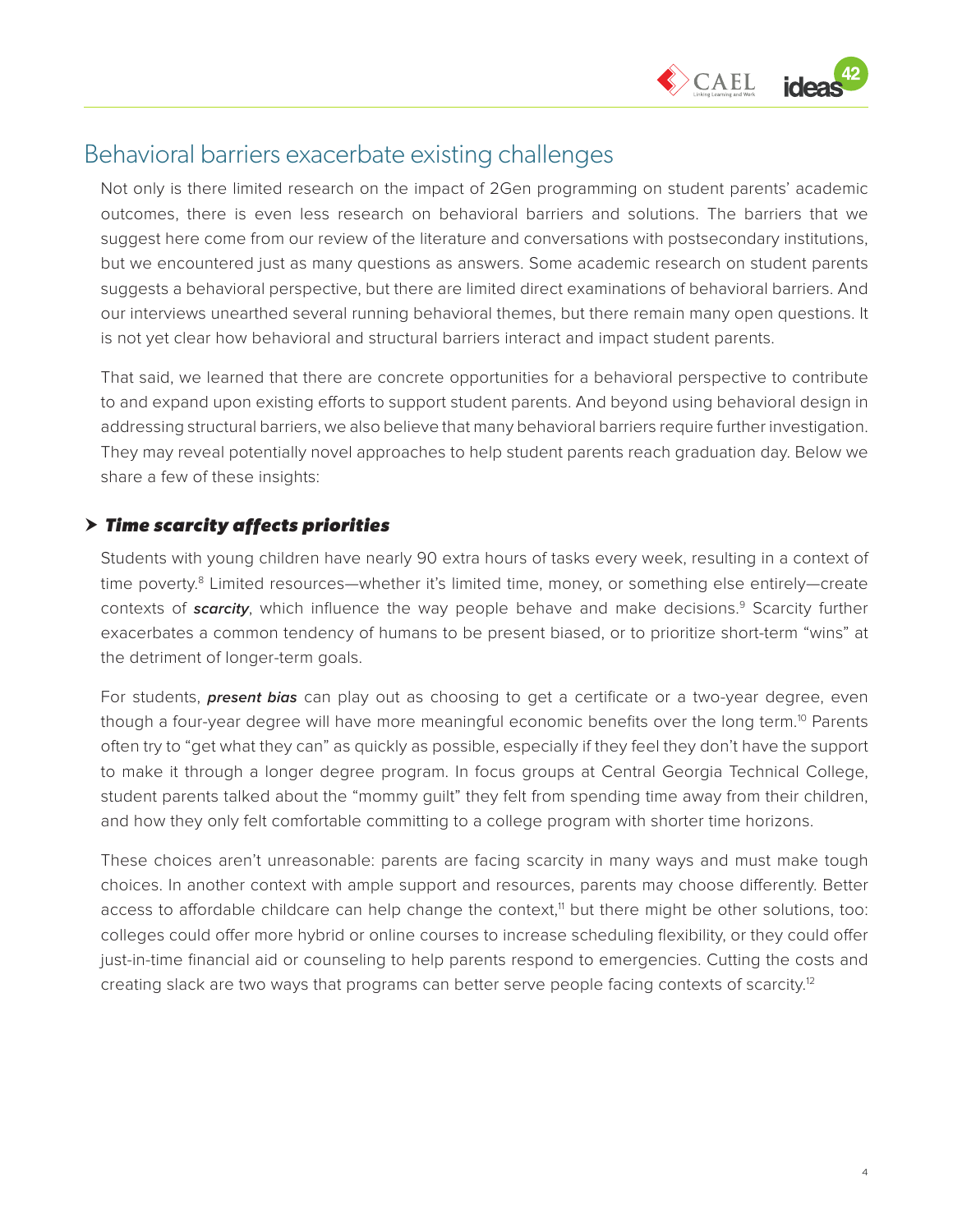

## <span id="page-4-0"></span>*Perceived norms heighten isolation*

Even though nearly a quarter of all undergraduate students have children, many student parents don't realize how common their situation is. Parents tend not to see other parents or children on campus: 2Gen programming is still rare; the majority of on-campus childcare slots are occupied by children of faculty, staff, and community members (rather than children of students);<sup>[13](#page-7-0)</sup> and parents often don't feel comfortable bringing their children to classrooms, libraries, or student centers (many campuses explicitly

ban children from classrooms and other spaces). This creates a negative feedback loop: parents don't see or hear about other students with children, so then they don't bring or talk about their children, and the cycle repeats.

While most of the colleges we spoke with did not perceive a stigma around being a parent on campus, subtle contextual features of higher education can unintentionally make parents feel unwelcome. For example, if a college doesn't have the data to identify and connect with student parents, faculty and administrators may inadvertently reinforce the mental model of parents as an irrelevant minority group. Over the last several years, Central New Mexico Community College has increased its efforts to collect data on student parents, and they noticed that these efforts have helped the institution acknowledge these students in their role as parents.

When colleges offer family friendly campus environments—like having toys available in adviser's offices, or providing childcare during evening tutoring sessions, or making sure there are changing tables in the bathrooms—it can be powerful. Peer communities where parents can meet and interact with each other are especially helpful in normalizing parenthood on campus and fostering a sense of belonging.

## **SPOTLIGHT: Homework Dinners**

Central New Mexico Community College partners with local elementary schools to help serve student parents at Homework Diners. Children get homework help from teachers, their parents get access to classes in financial literacy and ESL, and everyone gets a free hot meal. This program addresses many of our hypothesized behavioral barriers. Combining multiple services support for student parents, a focus on their children, and dinner—in one event helps to mitigate the time commitment for busy parents. Bringing everyone together gives student parents a chance to build a peer community and recognize that they're not alone. And addressing the holistic needs of student parents and their children in one event reduces the hassles of navigating each role separately. However, it's often difficult for resource-constrained community colleges to find the money to pay for this sort of programming, and many colleges struggle to set aside a dedicated space for student parents and their children.

## *Juggling roles creates extra hassles*

On top of balancing the competing demands of children and academics, student parents often have many other responsibilities: as employees, as members of extended families, and more. In one conversation we had, we heard how many student parents at that college also need to care for their own aging parents or younger siblings. Not only do student parents need to handle all of these tasks, but they also need to regularly switch back and forth between roles. The burden of role switching (called "role strain"<sup>14</sup>) likely presents a cognitive bandwidth tax that leaves less attention available for academics.

People are likely to need different sorts of support for each role, and these services are rarely integrated into a "one-stop shop." This means that student parents need to navigate many different campus services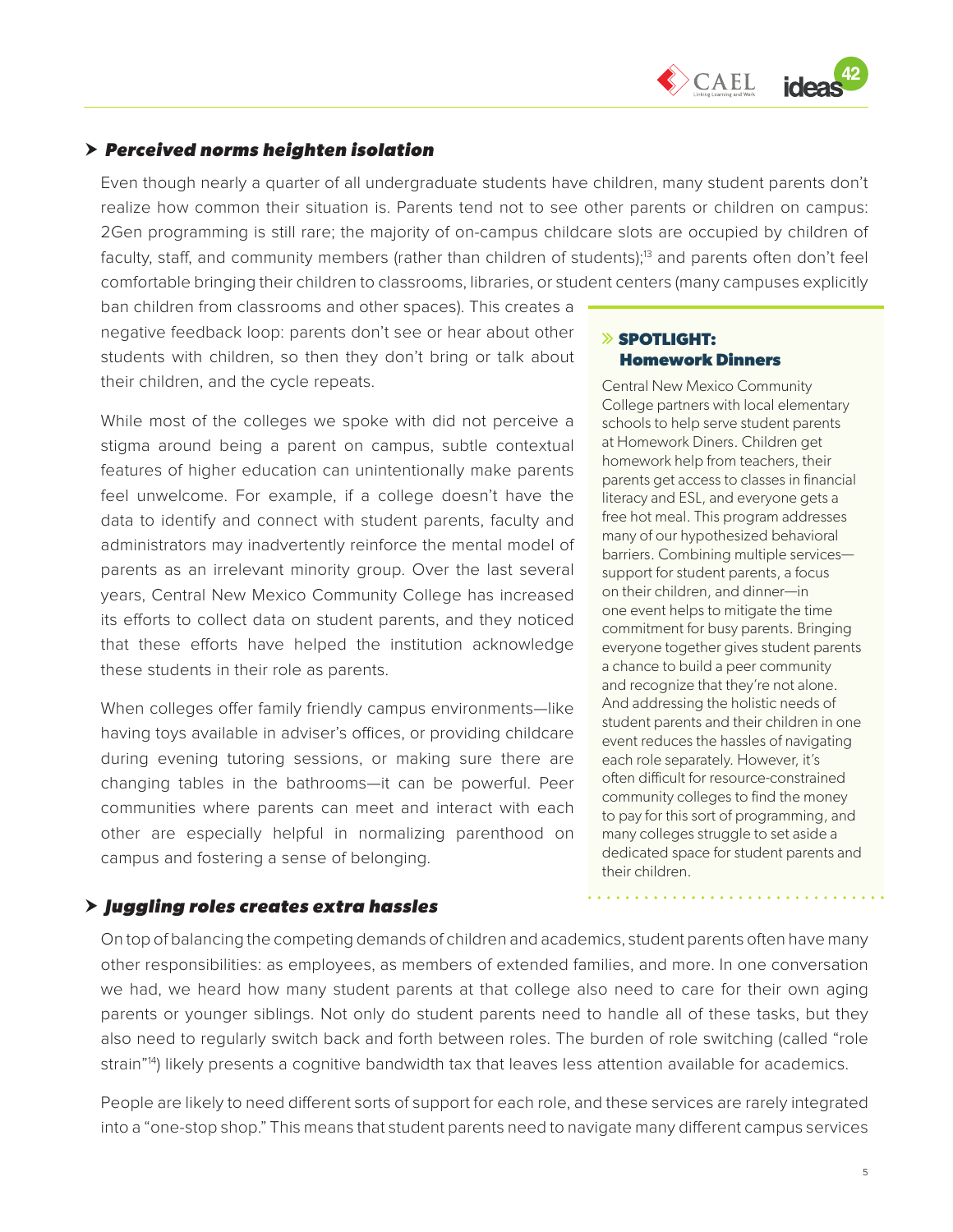

as well as off-campus community-based organizations. These seemingly small hassles are incredibly taxing for student parents who already have limited time. Furthermore, since colleges are rarely able to systematically identify student parents and target messaging about relevant services, student parents are left on their own to navigate them.

When colleges provide wraparound services or centralized connections to community resources, students benefit.<sup>e</sup> For example, we heard from Hostos Community College that they've invested in a food pantry, recognizing that there's significant overlap between students with food insecurities and students who are caring for others at home. They also provide workshops on a variety of skills that student parents have requested support with, closely coordinating with local organizations to fill in any remaining gaps.

# A Call to Action

We believe that a better understanding of the behavioral barriers facing student parents will help colleges better support this population. Our interviews only scratched the surface: additional landscape scoping could uncover more information about how postsecondary institutions are currently attempting to meet the needs of student parents, as well as what challenges they face in developing and implementing new programming. Most importantly, we interacted only with research reports and a small number of school administrators; direct interviews with student parents are needed to garner a deeper understanding of their lived experience.

Continued research can help identify opportunities to more formally evaluate promising practices, like Homework Diners and drop-in childcare services, and to start scaling the most successful strategies. It can also begin to answer some of the questions we've uncovered so far: how can we improve access to and utilization of available programming and resources? In what ways do student parents see tradeoffs between academic and parenting commitments, and how might we help them balance and integrate these priorities? What are the most effective methods of helping student parents build peer communities and increase resilience?

As more postsecondary institutions acknowledge the need to support student parents, there is an increased opportunity for behavioral science to improve access, utilization, and efficacy of 2Gen and other parent support programs. There is also an opportunity to further understand the behavioral barriers student parents face and to imagine new solutions that will support student parents on their path to graduation. We owe it to student parents—people with the drive and courage to pursue college degrees to build a stronger future for themselves and their families, despite all the challenges they know they'll face—to make education work for them.

<sup>e</sup> These sorts of synergies benefit any population experiencing scarcity, not just student parents. [Poverty Interrupted](http://www.ideas42.org/wp-content/uploads/2015/05/I42_PovertyWhitePaper_Digital_FINAL-1.pdf), ideas42's paper on applying behavioral science in the context of chronic scarcity, talks about how holistic services can reduce the costs of discovering, signing up for, and accessing different benefit programs.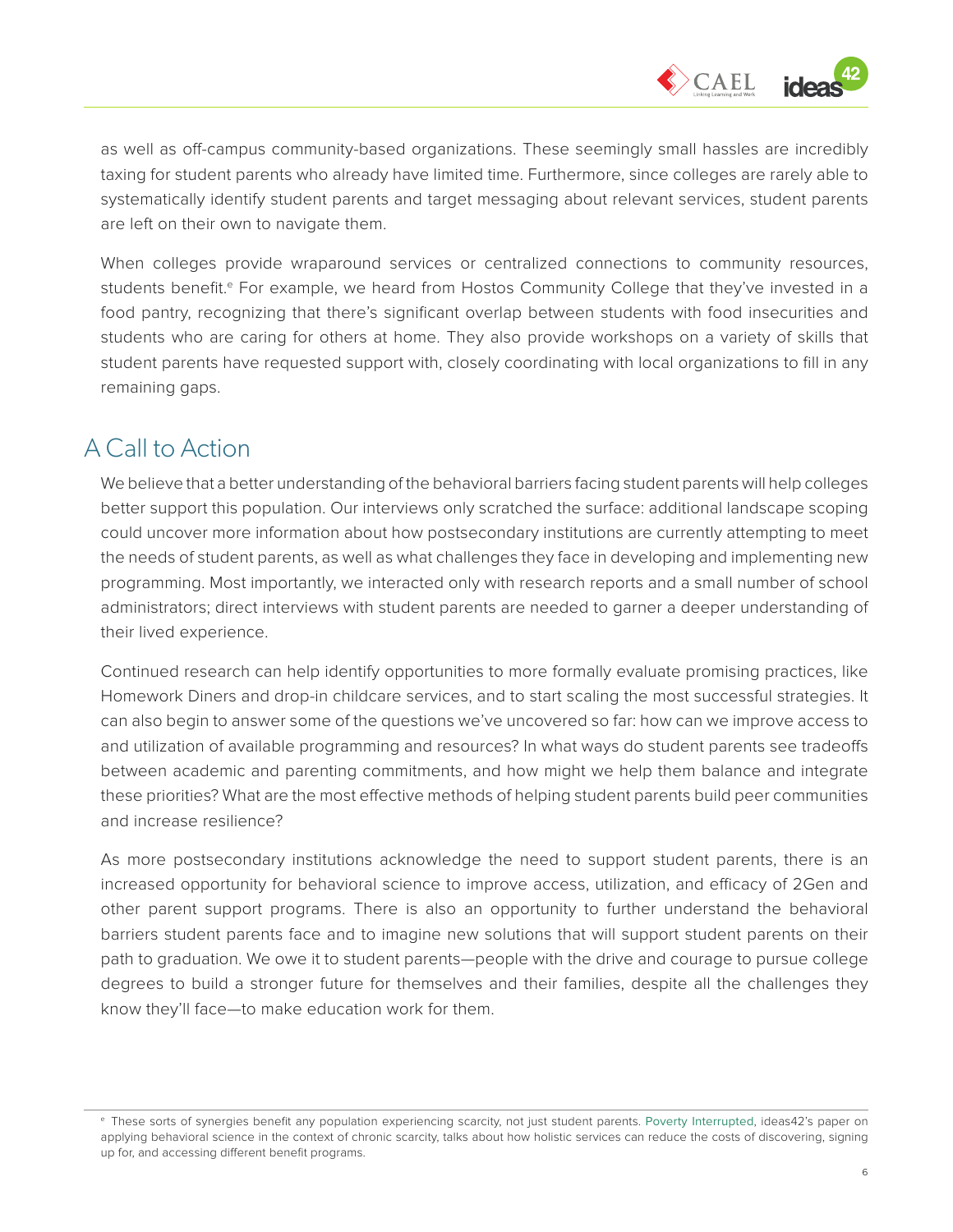

# About us



ideas42 is a non-profit that uses insights from human behavior—why people do what they do—to help improve lives, build better systems, and drive social change. Previous project work about how behavioral science can improve the postsecondary student journey are shared in our reports: [Nudging for Success,](https://www.ideas42.org/wp-content/uploads/2016/09/Nudging-For-Success-FINAL.pdf) and [Nudges,](http://www.ideas42.org/wp-content/uploads/2018/05/NudgesNormsNewSolutions.pdf)  [Norms, and New Solutions.](http://www.ideas42.org/wp-content/uploads/2018/05/NudgesNormsNewSolutions.pdf)



CAEL brings 45 years of experience and research on supporting adult learners in postsecondary education. CAEL is also a membership organization of adult-serving postsecondary institutions, many of which are eager to adopt new strategies to help student parents succeed.

*Special thanks to Central Georgia Technical College, Central New Mexico Community College, Endicott College, Hostos Community College, and Los Angeles Valley College for speaking with us about their 2Gen programs and sharing insights from their research. Additionally, we thank David Croom, from the Aspen Institute and Grace Findley, at Strada Education Network, for reviewing this paper.*